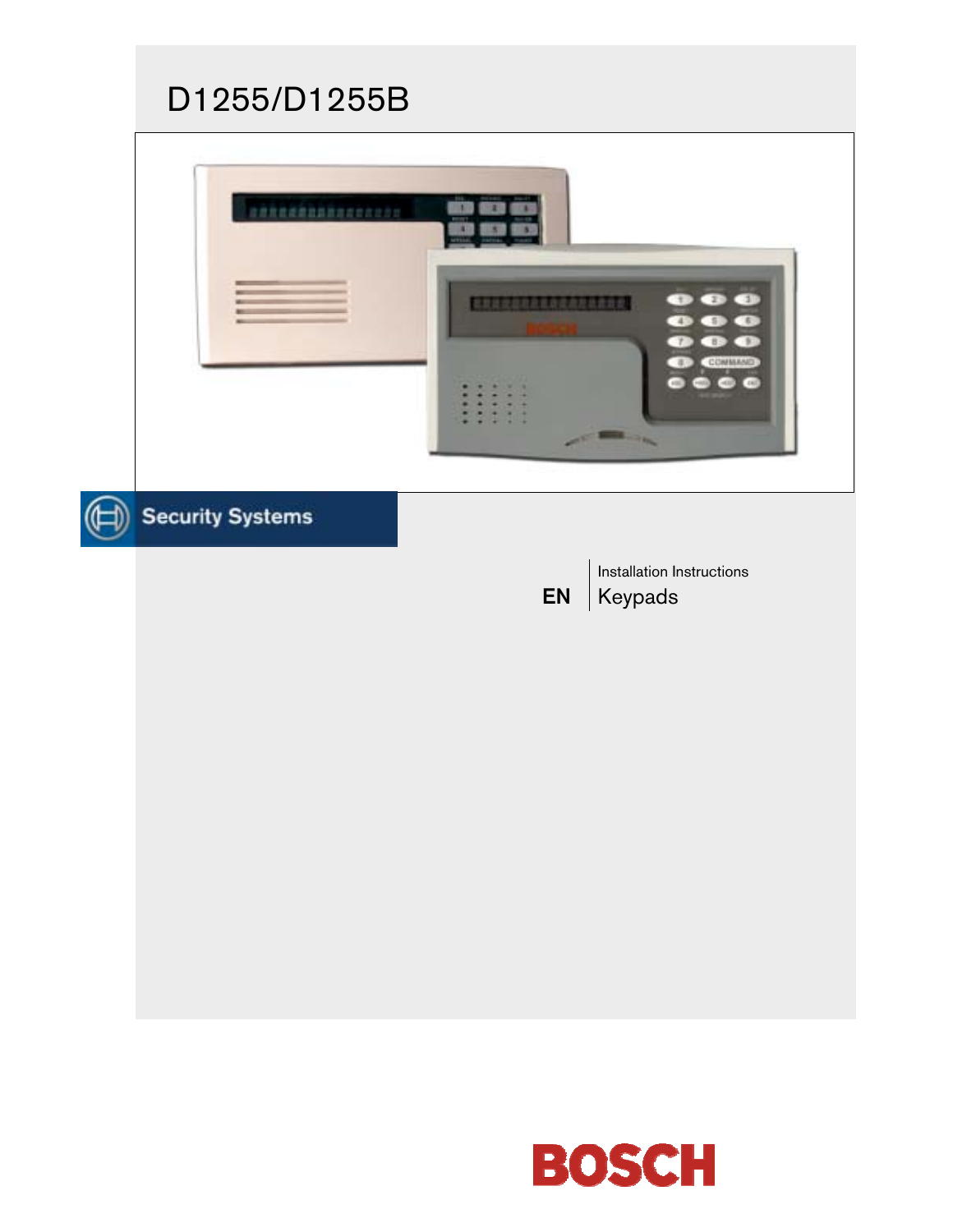## 1.0 Description

The D1255/D1255B Keypad is an SDI Bus compatible device used with Bosch Security Systems control panels. The D1255/D1255B features a keypad that illuminates when you press the keys, a 16-character English language display, and a built-in speaker that emits several distinct warning tones.

The D1255/D1255B Keypad is a low profile, surfacemounted unit.

The control panel supplies all power and data requirements for the D1255/D1255B using a simple four-wire connection. For specific control panel compatibility refer to *Table 6* on page 6.

Refer to the *Current Rating Chart for Standby Battery Calculations* provided in the following documentation, based on which control panel connected to the D1255/D1255B Keypad to determine if you need an additional power supply:

- *D9412G/D7412G Approved Applications Compliance Guide* (P/N: 43494) if using a D9412G or D7412G Control Panel.
- *D7212G Approved Applications Compliance Guide* (P/N: 4998138560) if using a D7212G Control Panel.

Configurations combining supervised and unsupervised keypads are also possible.

You can program the control panel to generate messages to the Central Station identifying the supervised keypad that is in trouble. If a keypad loses communication with the control panel for more than 60 sec, the keypad buzzes and CALL FOR SERVICE displays. The control panel transmits a serial device trouble report to the receiver. The keypad shows SDI FAILURE  $\#$  if the Modem IIIa<sup>2</sup> communication format is used or TROUBLE ZN D if the BFSK communication format is used. For more information, refer to the *D6600 Computer Interface Manual* (P/N: 4998122703).

Depending on programming in the control panel, the D1255/D1255B permits remote control of relays and real time clock display; adding, deleting and changing passcodes; system tests, and more. Refer to the *Keypad and User Interface* sections of the *D9412G/D7412G Program Entry Guide* (P/N: 47775) for complete programming details on keypad options. You can initiate a variety of system commands with the touch of two or three keys at the D1255/D1255B keypad. To navigate through the system use the four keys near the bottom of the keypad (*Item 3* in *Figure 1)*.

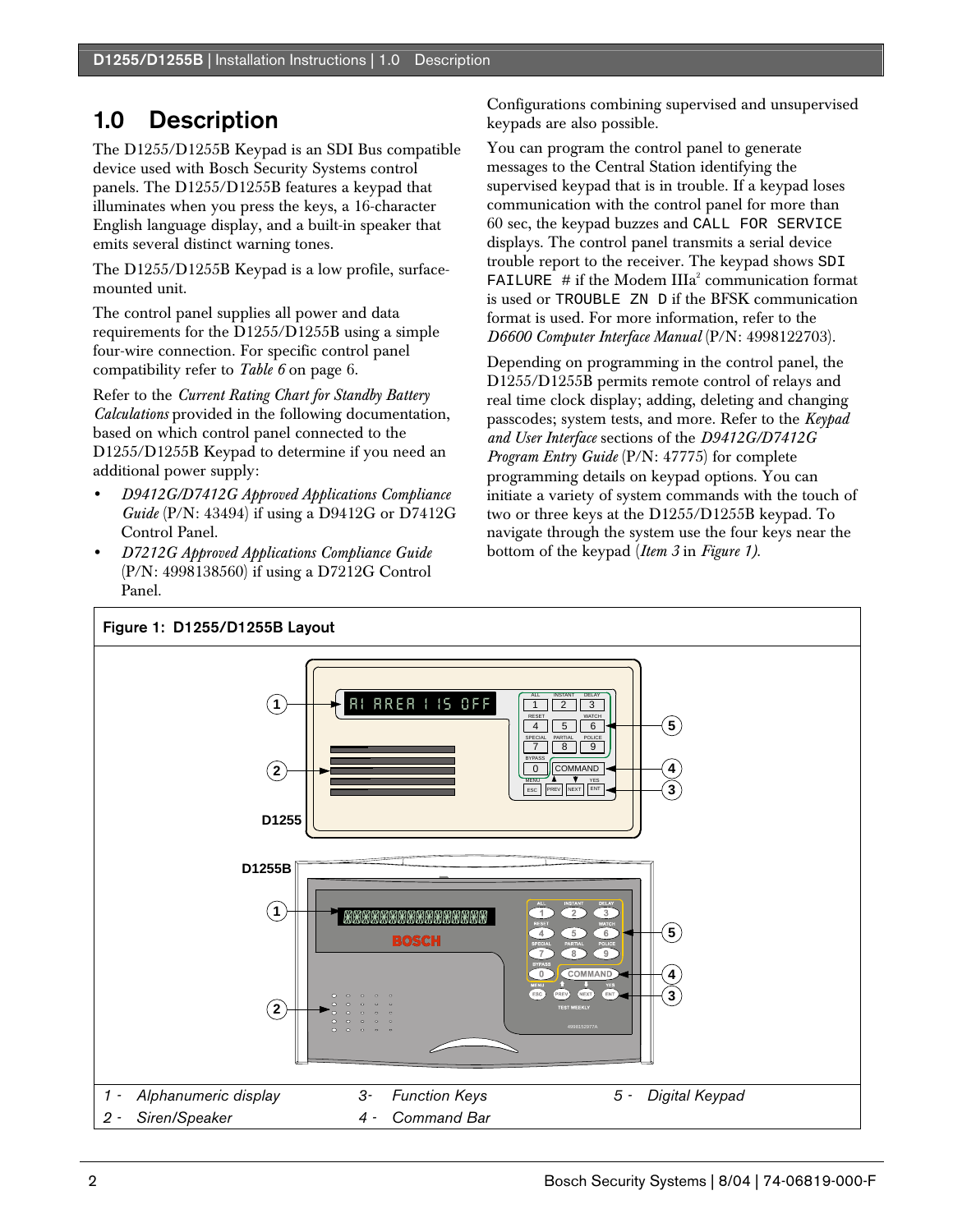# 2.0 Digital Keypad

The D1255/D1255B Keypad features a digital keypad for accessing the menus, entering user passcodes and executing system commands in the control panel. As you press keys, the D1255/D1255B emits a muted beep tone (refer to *Section 2.3 Audible Tones*) to indicate that the entry is accepted. The keypad lights when you press keys, and remains lit for 20 sec.

When entering a passcode, press keys within 15 sec of each other. If 15 sec elapse between keystrokes, the entire entry clears, and you must start over. The keypad also "times out" on other functions if you wait 15 sec or more between key presses.

### 2.1 Keypad Function Keys

The D1255/D1255B has five function keys. These keys control your system.

| Table 1: Function Keys |                                                                                                                                                                  |  |
|------------------------|------------------------------------------------------------------------------------------------------------------------------------------------------------------|--|
|                        |                                                                                                                                                                  |  |
| Kev                    | <b>Description</b>                                                                                                                                               |  |
| <b>COMMAND</b>         | Use the [COMMAND] bar in combination<br>with one or two numeric keys to perform a<br>function.                                                                   |  |
| <b>ENT/YES</b>         | Use the [ENT/YES] key to complete the<br>entry of your passcode at the keypad.<br>The [ENT/YES] key also selects the menu<br>item shown during a menu selection. |  |
| <b>PRFV</b>            | When viewing a list, pressing the [PREV]<br>key returns you to the previously shown<br>item.                                                                     |  |
| <b>NEXT</b>            | Press the [NEXT] key to pass over the<br>present item in a menu or list.                                                                                         |  |
| <b>MENU/ESC</b>        | Use the [ESC/MENU] key to returns to<br>the idle display.                                                                                                        |  |

### 2.2 Display

Г

The D1255/D1255B Keypad displays the latest status conditions of the security system using words, numbers, and symbols in its display. When a series of events occur that affects the system, the D1255/D1255B displays each event in order of its priority.

For a complete listing and description of the D1255/D1255B 16-character displays and command functions available, consult the following documentation:

For the D9412G, D7412G, D7212G, D9124, D9412, D9112, D7412, and D7212 Control Panels consult *Security System User's Guide* (P/N: 71-06141-000) and the *D9412G/D7412G Program Entry Guide* (P/N: 47775).

### 2.3 Audible Tones

The D1255/D1255B Keypad has a built-in speaker that produces several distinct warning tones. The speaker volume is changed by adjusting the potentiometer (refer to *Item* 5 in *Figure 2* on page 4). Turn the potentiometer clockwise to increase volume and counterclockwise to decrease volume. The speaker volume also changes as you adjust the brightness of the display. Refer to *Command 49 "Dim Display"* in the *Security System User's Guide* (P/N: 71-06141-000) for more information. You cannot connect external annunciation devices to the D1255/D1255B. The tones in *Table 2* are silenced by entering a programmed passcode with the appropriate authority.

| Table 2: Audible Tones            |                                                                                                                                                                                                              |  |
|-----------------------------------|--------------------------------------------------------------------------------------------------------------------------------------------------------------------------------------------------------------|--|
|                                   |                                                                                                                                                                                                              |  |
| Tone                              | <b>Description</b>                                                                                                                                                                                           |  |
| <b>Burglary</b><br>Signal         | When an area is in alarm, the D1255/D1255B<br>emits a steady, high-pitched "bell" tone.                                                                                                                      |  |
| Entrance<br>Warning               | The D1255/D1255B emits an intermittent beep<br>tone during entry delay periods to remind the<br>user to disarm the area. This is a programmable<br>option.                                                   |  |
| Fxit<br>Warning                   | The D1255/D1255B emits an intermittent beep<br>tone during exit delay and counts down the<br>number of seconds left until arming takes place.<br>This is a programmable option.                              |  |
| Fire Signal                       | When an area is in fire alarm, the<br>D1255/D1255B emits a pulsed, high-pitched<br>"bell" tone.                                                                                                              |  |
| <b>Invalid Key</b><br><b>Buzz</b> | Pressing an invalid key, or sequence of keys,<br>causes the D1255/D1255B to emit a flat buzz<br>tone.                                                                                                        |  |
| Keypad<br>Encoding<br>Tone        | The D1255/D1255B emits a muted beep tone<br>as each key is pressed to indicate that the entry<br>is accepted. To disable this feature refer to<br>Section 3.3.1 Setting the DIP Switches on<br>page 5.       |  |
| Trouble<br><b>Buzzer</b>          | When a trouble event occurs, such as a service<br>alert, the D1255/D1255B emits a two tone<br>warble until you enter COMMAND 4.                                                                              |  |
| Watch<br>Tone                     | When you activate the Watch feature, an<br>intermittent beep tone (the same as the<br>Entrance Warning Signal) alerts the user<br>anytime a watch point is faulted. This option is<br>programmable by point. |  |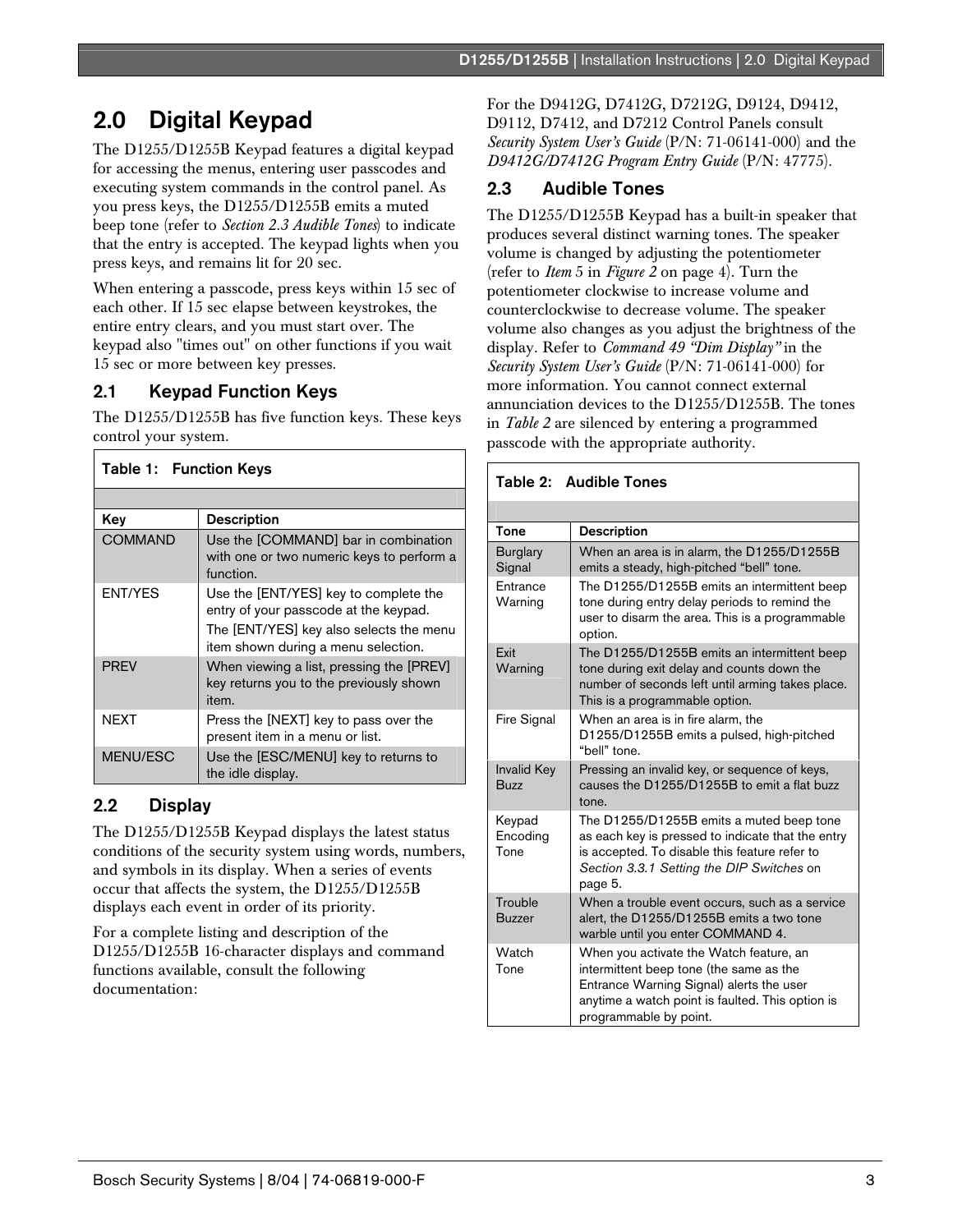#### Figure 2: D1255/D1255B Internal Features



### 3.0 Installation

### 3.1 Mounting the D1255/D1255B

The D1255/D1255B Keypad can be mounted using the following optional packages:

- D54B Keypad Flush Mount Kit (Brass)
- D54C Keypad Flush Mount Kit (Stainless)
- D55 Keypad Desk Stand Desktop
- D56 and D56R Keypad Conduit Box
- 3.1.1 Mounting Locations



Do not mount the keypad in a location where it is exposed to direct sunlight. Direct sunlight can interfere with the D1255/D1255B display screen visibility and damage internal components.

Do not mount the D1255/D1255B in wet or moist locations.

### 3.2 Wiring

Data and power connections between the control panel and the D1255/D1255B require a four-wire flying lead. The D1255/D1255B includes a wiring assembly consisting of four color-coded flying leads and a female four-pin connector plug at one end.

The maximum recommended wire run for each D1255/D1255B is 2000 ft (610 m) with either 22 AWG (0.8 mm) gauge or 18 AWG (1.2 mm) gauge wire.

To wire the D1255/D1255B:

- 1. Power down the control panel.
- 2. Gently push in the two bottom tabs of the D1255/D1255B enclosure cover using a small flatbladed screwdriver.
- 3. Lift the D1255/D1255B cover away from the base as the tabs are pushed back.
- 4. Set the address switches (refer to *Section 3.3.1 Setting the DIP Switches* on page 5).
- 5. Connect the flying leads of the wiring assembly (provided) to the wires from the control panel (*Table 3*).
- 6. Turn the keypad over and plug in the wiring connector through the opening in the back of the enclosure base.
- 7. Mount the keypad base in the desired location.
- 8. Secure the keypad in place from inside the enclosure base by inserting screws in the mounting holes.
- 9. Replace the cover by aligning and inserting the top two tabs of the enclosure cover into the top two tab slots of the enclosure base.
- 10. Hold the top edges of the enclosure cover and base in position.
- 11. Push the tabs inward.
- 12. Press the enclosure and cover together until the cover snaps into place.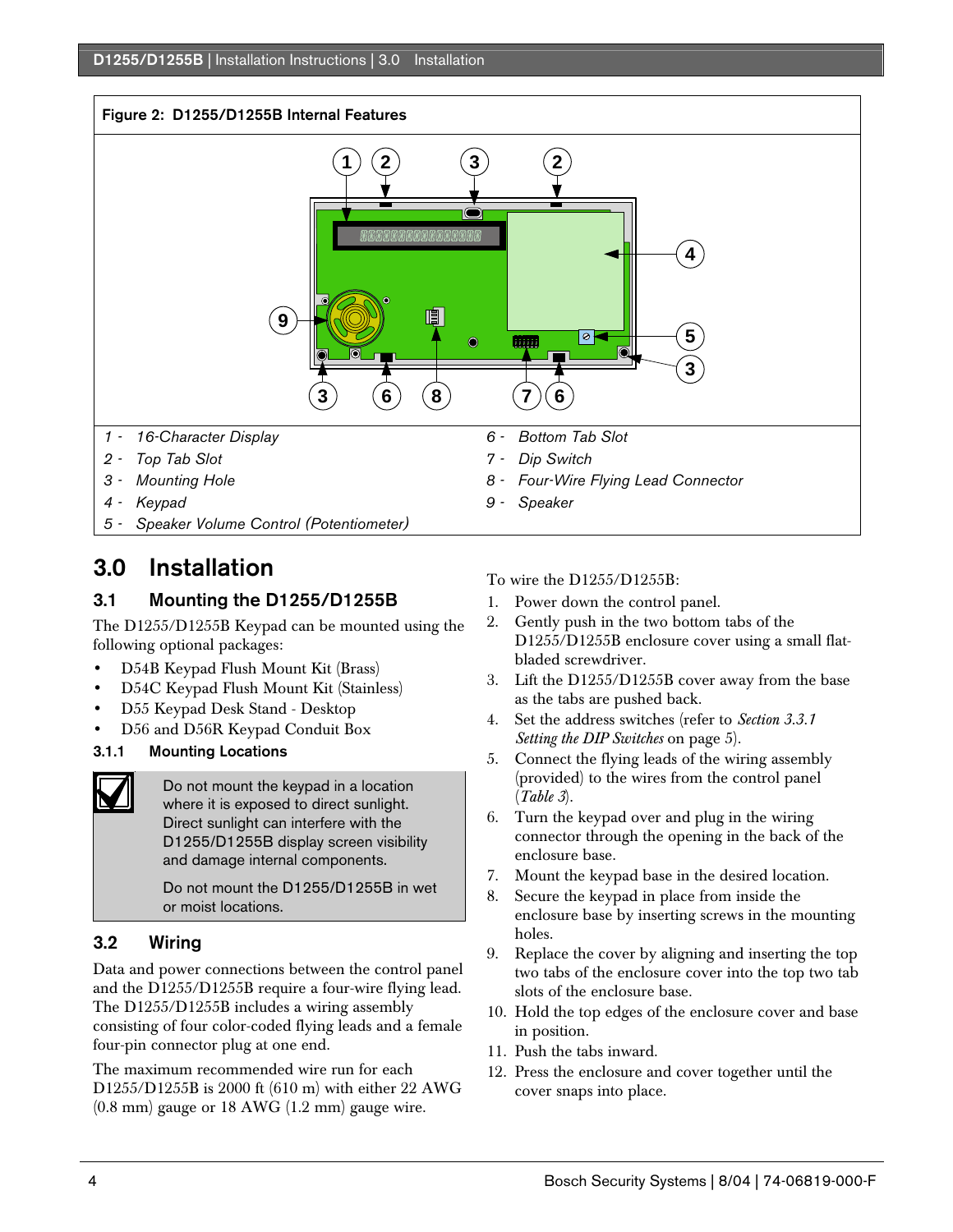13. Press each key on the keypad toward the top of the keypad to ensure proper alignment and operation of each key through the mating keypad faceplate openings.

| <b>Table 3: Wiring Connections</b>                  |                              |  |  |
|-----------------------------------------------------|------------------------------|--|--|
|                                                     |                              |  |  |
| <b>Four-Wire Flying Leads</b><br>from control panel | D1255/D1255B Flying<br>Leads |  |  |
| DATA BUS B (30)                                     | To Data Out (Green)          |  |  |
| DATA BUS A (31)                                     | To Data In (Yellow)          |  |  |
| $POWER + (32*)$                                     | To 12 VDC (Red)              |  |  |
| $COMMON - (29*)$<br>To Common (Black)               |                              |  |  |
| * = only on the D9412G Control Panel                |                              |  |  |

### 3.3 DIP Switch Settings and Associated Functions

Select the address of each keypad and silence the keypad encoding tone by setting the six-position DIP Switch (refer to *Item 7* in *Figure 2*) located under the D1255/D1255B Keypad cover.

### 3.3.1 Setting the DIP Switches

Switches 1 through 3 assign the address for the specific keypad. Leave Switches 4 and 6 in the ON position.



For supervised keypads, assign only one keypad to each address. Switch 5 toggles the encoding tone ON and OFF. With the encoding tone turned ON, the keypad sounds a beep every time a key is pressed.

### Table 4: Switch Settings

|                        | Switch |              |            |    |    |    |
|------------------------|--------|--------------|------------|----|----|----|
| Address #              |        | $\mathbf{2}$ | 3          | 4  | 5* | 6  |
| 1                      | ON     | ON           | ON         | ON |    | ON |
| 2                      | OFF    | OΝ           | ON         | ON |    | ON |
| 3                      | ON     | OFF          | ON         | ON |    | ON |
| 4                      | OFF    | OFF          | ON         | ON |    | ON |
| 5                      | ON     | ON           | <b>OFF</b> | ON |    | ON |
| 6                      | OFF    | <b>ON</b>    | OFF        | ON |    | ON |
| 7                      | ON     | <b>OFF</b>   | <b>OFF</b> | ON |    | ON |
| 8                      | OFF    | OFF          | OFF        | ON |    | ON |
| *Encoding Tone ON/OFF. |        |              |            |    |    |    |

### 4.0 Specifications

| Table 5: D1255/D1255B Specifications |                                                                                                |                                                  |  |
|--------------------------------------|------------------------------------------------------------------------------------------------|--------------------------------------------------|--|
|                                      |                                                                                                |                                                  |  |
| Power                                | Nominal 12 VDC supplied by the control panel                                                   |                                                  |  |
| <b>Current Required</b>              | Idle:                                                                                          | 104 mA, armed or disarmed.                       |  |
|                                      | Maximum:                                                                                       | 206 mA, with keypad lighted and warning tone ON. |  |
| Wiring                               | Four-wire expansion cable supplies Data In, Data Out, +12 VDC, and Common.                     |                                                  |  |
|                                      | Maximum resistance on the conductors connected to SDI BUS A and SDI BUS B is 25 $\Omega$ .     |                                                  |  |
| Dimensions                           | 4.6 in. x 8.1 in. x 0.8 in.                                                                    |                                                  |  |
| $H \times W \times D$                | $(11.6 \text{ cm} \times 20.7 \text{ cm} \times 20.7 \text{ cm})$                              |                                                  |  |
| Color                                | D1255                                                                                          | <b>PMS Warm Gray</b>                             |  |
|                                      | D1255B                                                                                         | White and PMS 429 Gray                           |  |
| <b>Display</b>                       | 16-character vacuum fluorescent display. Each character is a 14-segment unit. Soft blue color. |                                                  |  |
| <b>Operating Temperature</b>         | +32°F to +122°F (0°C to +50°C)                                                                 |                                                  |  |
| <b>Relative Humidity</b>             | 5% to 85% @ $+86^{\circ}F$ ( $+30^{\circ}C$ )                                                  |                                                  |  |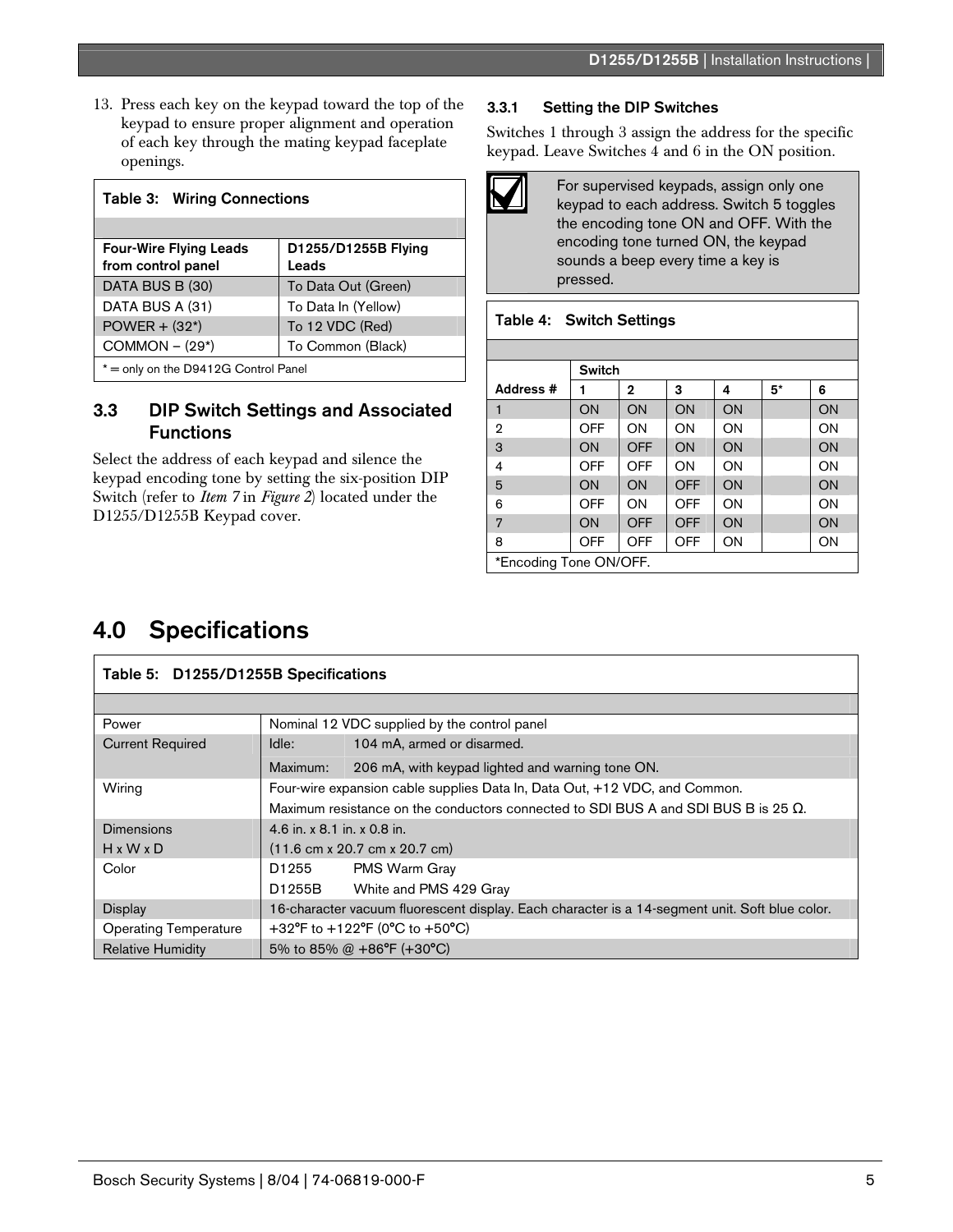### Table 6: Control panel compatibility chart

|                      | <b>Maximum Number of Keypads</b> |                     |  |
|----------------------|----------------------------------|---------------------|--|
| <b>Control panel</b> | <b>Supervised</b>                | <b>Unsupervised</b> |  |
| D9412G               | 8                                | 32                  |  |
| D7412G               | 8                                | 32                  |  |
| D7212G               | 8                                | 32                  |  |
| D9124                | 8                                | 32                  |  |
| D9412                | 8                                | 32                  |  |
| D9112                | 8                                | 32                  |  |
| D7412                | 8                                | 32                  |  |
| D7212                | 8                                | 32                  |  |